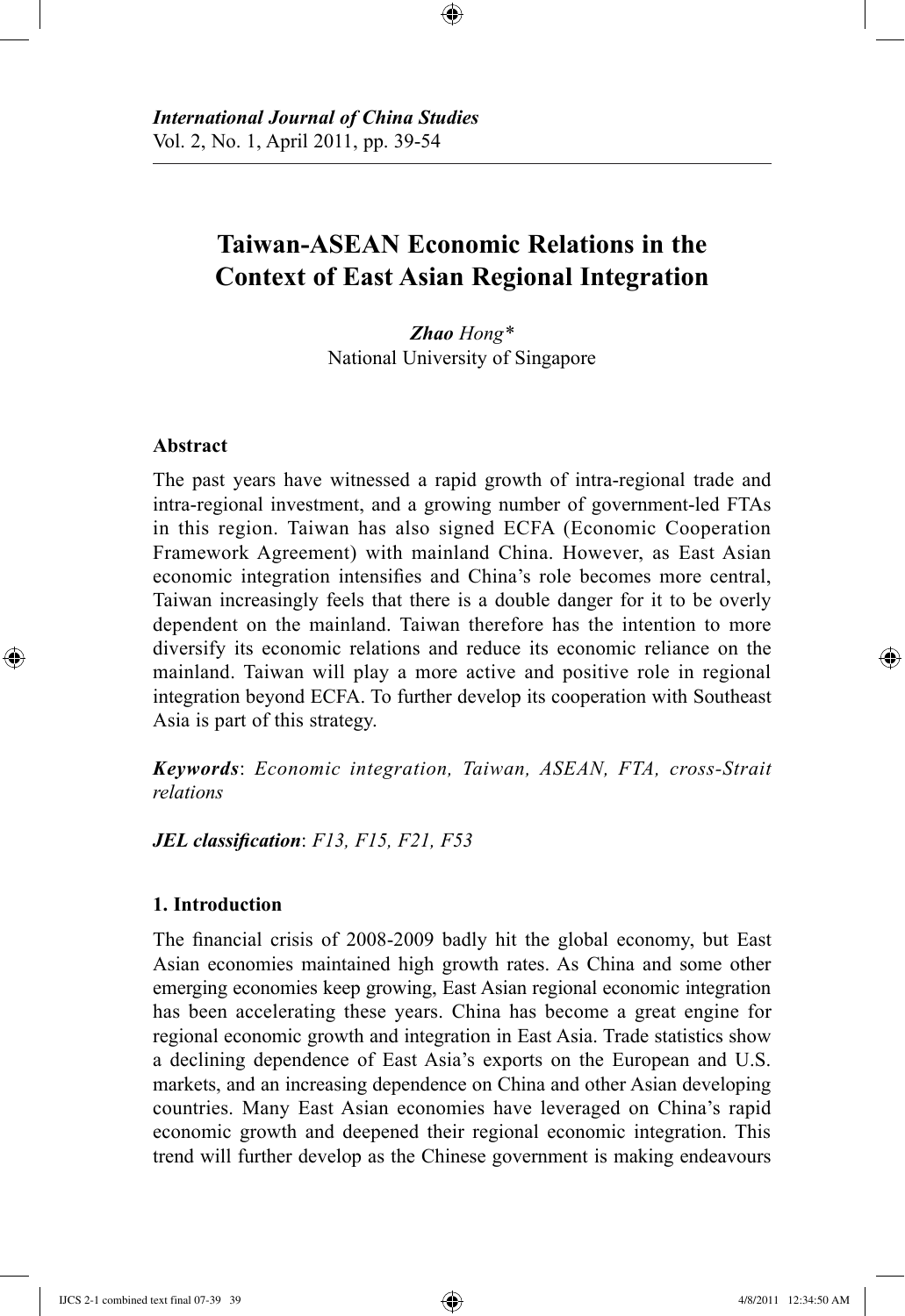to adjust its development model from an export-led one to a domestic consumption-led model.

⊕

In June 2010, Taiwan singed ECFA (Economic Cooperation Framework Agreement) with mainland China. There is no doubt that ECFA will create new momentum for cross-Strait economic cooperation and deepen the bilateral economic interdependence. However, as East Asian economic integration intensifies and China's role becomes more central, Taiwan increasingly feels that there is a double danger for it to be overly dependent on the mainland. Taiwan's opposition party DPP (Democratic Progressive Party) keeps criticizing the Ma Ying-jeou administration's policy as being over-dependent on mainland China.1 DPP Chairman Tsai Ing-wen insists that "Taiwan should not only develop bilateral exchanges between the two sides. Taiwan should utilize multilateral framework to face the rise of China together with other Asian countries."2 Taiwan therefore has increasing pressure and intention to diversify its economic relations and play a more active and positive role in regional integration beyond ECFA. To further develop its cooperation with Southeast Asia is part of this strategy.

## **2. Growing Economic Integration in East Asia**

The East Asian economies are very open to trade as their shares of exports in GDP recorded the largest increase from late 1990s to 2008. The past years have witnessed a growing economic integration in this region. This development trend has been reflected in the rapidly growing intra-regional trade, intra-regional investment and the mushrooming of FTAs.

#### *2.1. Intra-regional Trade*

⊕

Trade statistics show that East Asia is becoming increasingly integrated through merchandise trade. Table 1 shows a declining dependence of East Asia's exports on the European and U.S. markets, and an increasing dependence on China and other developing Asian countries, as mentioned in the introduction. Also observed is the East Asian economies' leveraging on China's rapid economic growth in recent years, as Chinese government's current adjustment of its development model from export- to consumptionled. In other words, China is transforming itself from a "world factory" into a "world market".

Cross-Strait trade has become a driving force for the intra-regional trade development in this region. The bilateral trade value increased from US\$40 billion in 2002 to US\$105 billion in 2008. Due to the 2008-2009 financial crisis, the bilateral trade decreased from US\$105 in 2008 to US\$86.5 billion in 2009.3 As for the whole East Asia, the share of intra-regional trade (import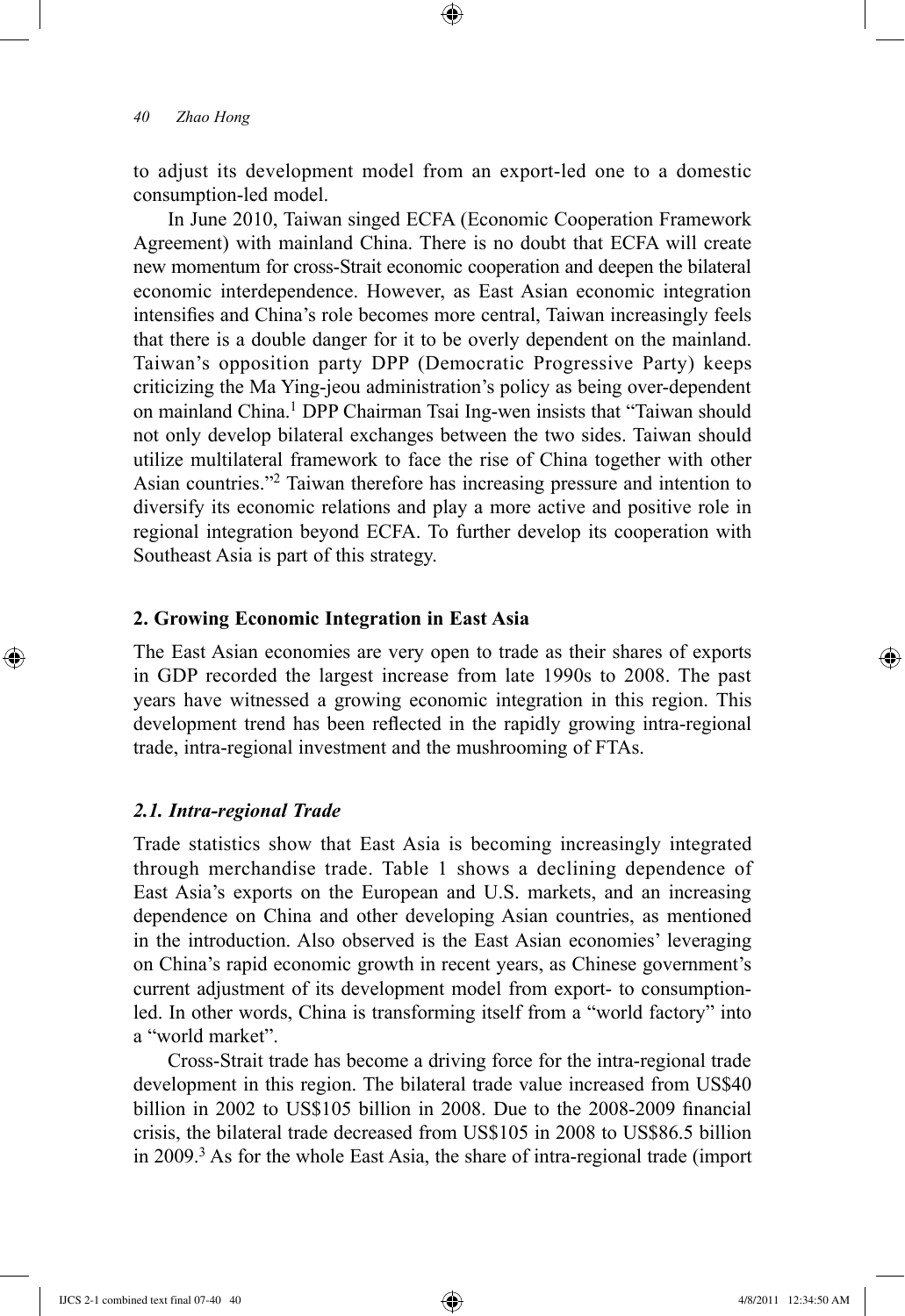|                                                                                                                             | U.S.                                  |      | Europe |                 | Developing Asia |      | China |      |
|-----------------------------------------------------------------------------------------------------------------------------|---------------------------------------|------|--------|-----------------|-----------------|------|-------|------|
| <b>From</b>                                                                                                                 | 2000                                  | 2007 | 2000   | 2007            | 2000            | 2007 | 2000  | 2007 |
| China                                                                                                                       | Ā<br>$\overline{\Omega}$              | 16.4 | 16.1   | 14.6            | 32.9            | 33.1 |       |      |
| Hong Kong                                                                                                                   | 23.0                                  | 13.8 | 15.5   | 12.8            | 10.2            | 10.7 | 34.1  | 48.4 |
| Korea                                                                                                                       | $\tilde{\mathbf{c}}$<br>$\mathcal{S}$ | 11.2 | 13.7   | 12.6            | 23.8            | 21.4 | 10.2  | 21.2 |
| Singapore                                                                                                                   | 16.7                                  | 9.1  | 13.5   | 10.1            | $\frac{4}{4}$   | 51.2 | 3.8   | 9.5  |
| <b>ASEAN</b>                                                                                                                | Ċ.<br>$\approx$                       | 12.2 | 14.4   | $\frac{1}{111}$ | 37.4            | 41.2 | 3.7   | 8.9  |
| India                                                                                                                       |                                       | 13.4 | 24.1   | 16.5            | 19.2            | 21.2 | 1.8   | 8.6  |
| Source: "Regional Trade Policy Cooperation and Architecture in East Asia", ADB Working Paper Series, No. 191, February 2010 |                                       |      |        |                 |                 |      |       |      |
|                                                                                                                             |                                       |      |        |                 |                 |      |       |      |
|                                                                                                                             |                                       |      |        |                 |                 |      |       |      |
|                                                                                                                             |                                       |      |        |                 |                 |      |       |      |
|                                                                                                                             |                                       |      |        |                 |                 |      |       |      |

 $\bigoplus$ 

Table 1 Direction of East Asia's Exports (%) Table 1 Direction of East Asia's Exports (%)

 $\overline{\phantom{a}}$ 

 $\bigoplus$ 

 $\overline{\phantom{a}}$ 

 $\bigoplus$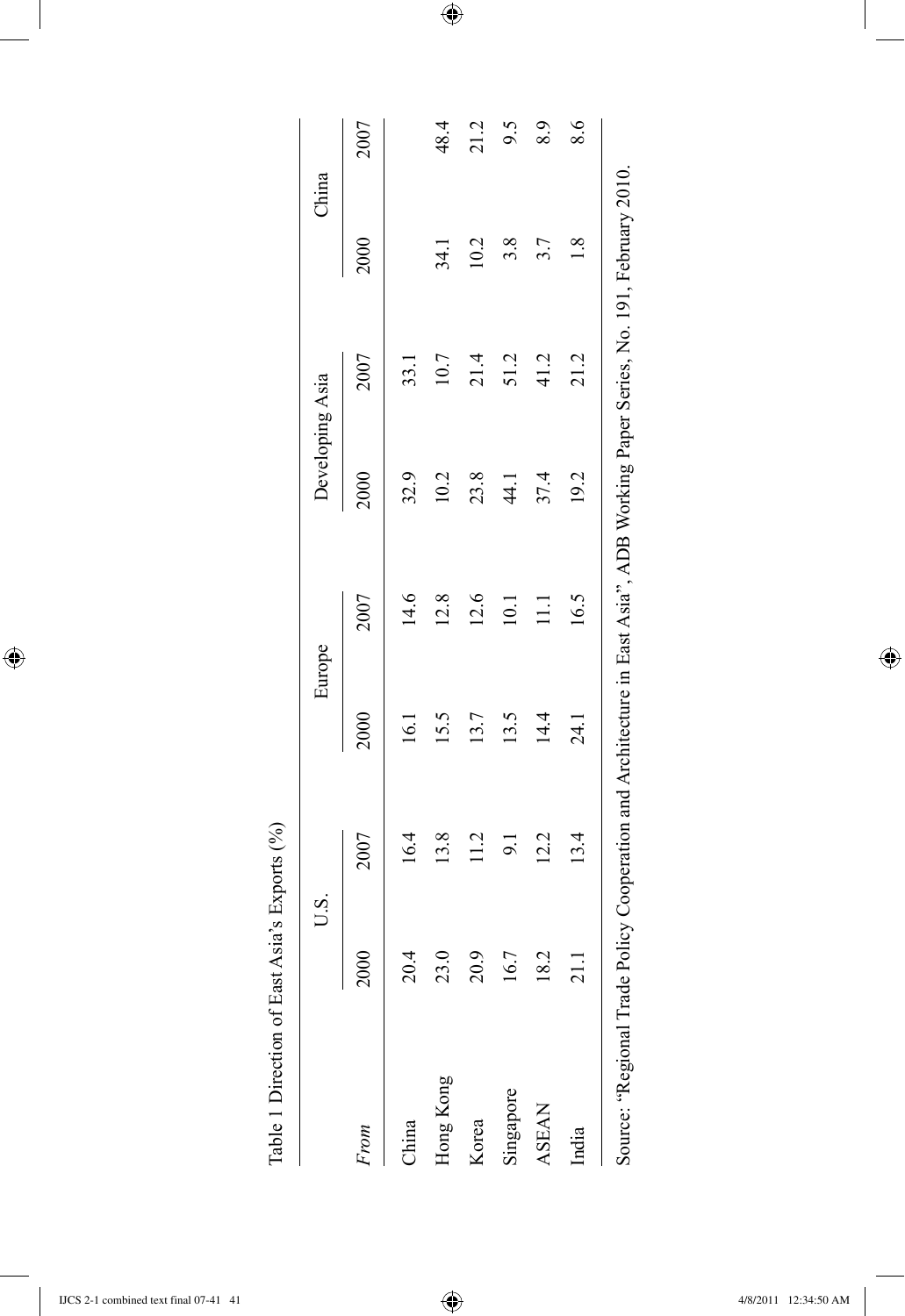|                                             | East Asia | <b>NAFTA</b> | EU15 |
|---------------------------------------------|-----------|--------------|------|
| Export                                      |           |              |      |
| 1987                                        | 29.3      | 45.1         | 66.6 |
| 2007                                        | 44.5      | 48.4         | 59.5 |
| Import                                      |           |              |      |
| 1987                                        | 41.5      | 31.8         | 66.3 |
| 2007                                        | 62.7      | 34.1         | 58.0 |
| Intra-regional trade<br>$(export + import)$ |           |              |      |
| 1987                                        | 34.4      | 37.3         | 66.5 |
| 2007                                        | 52.1      | 40.4         | 58.7 |
|                                             |           |              |      |

⊕

## Table 2 Intra-regional Trade in East Asia (%)

Notes: 1. East Asia here includes ASEAN9 (excluding Myanmar), mainland China, Hong Kong, Korea, Taiwan and Japan.

2. This merchandise trade does not include oil and natural gas products (SITC3).

- 3. EU15 countries before EU enlargement in 2004 included Austria, Belgium, Finland, France, Germany, Greece, Ireland, Italy, Luxembourg, Portugal, Spain, Sweden and United Kingdom.
- Source: "Intra-regional Trade in East Asia: the Decoupling Fallacy, Crisis, and Policy Challenges", ADB Working Paper Series, No. 177, December 2009.

and export) in total non-oil trade reached 52 per cent by the year 2007, a share which is higher than that of the NAFTA and is approaching that of the EU15 (Table 2).

## *2.2. Intra-regional FDI*

Intra-regional trade and growing commercial links in East Asia have substantially boosted intra-regional FDI, and the relative weight of the region's FDI sources has shifted. As Table 3 shows, while the U.S. played a leading role in the 1960s and 1970s, followed by Japan in the 1980s, their shares each declined to 8 per cent in 2008, while China's share increased from 0.1 per cent in 1981 to 13.3 per cent in 2008. Intra-regional investment now accounts for over 40 per cent of the total FDI stock of the region.

As new sources and recipients of intra-regional FDI have emerged, more countries and industries have been involved in the upgrading process. In

⊕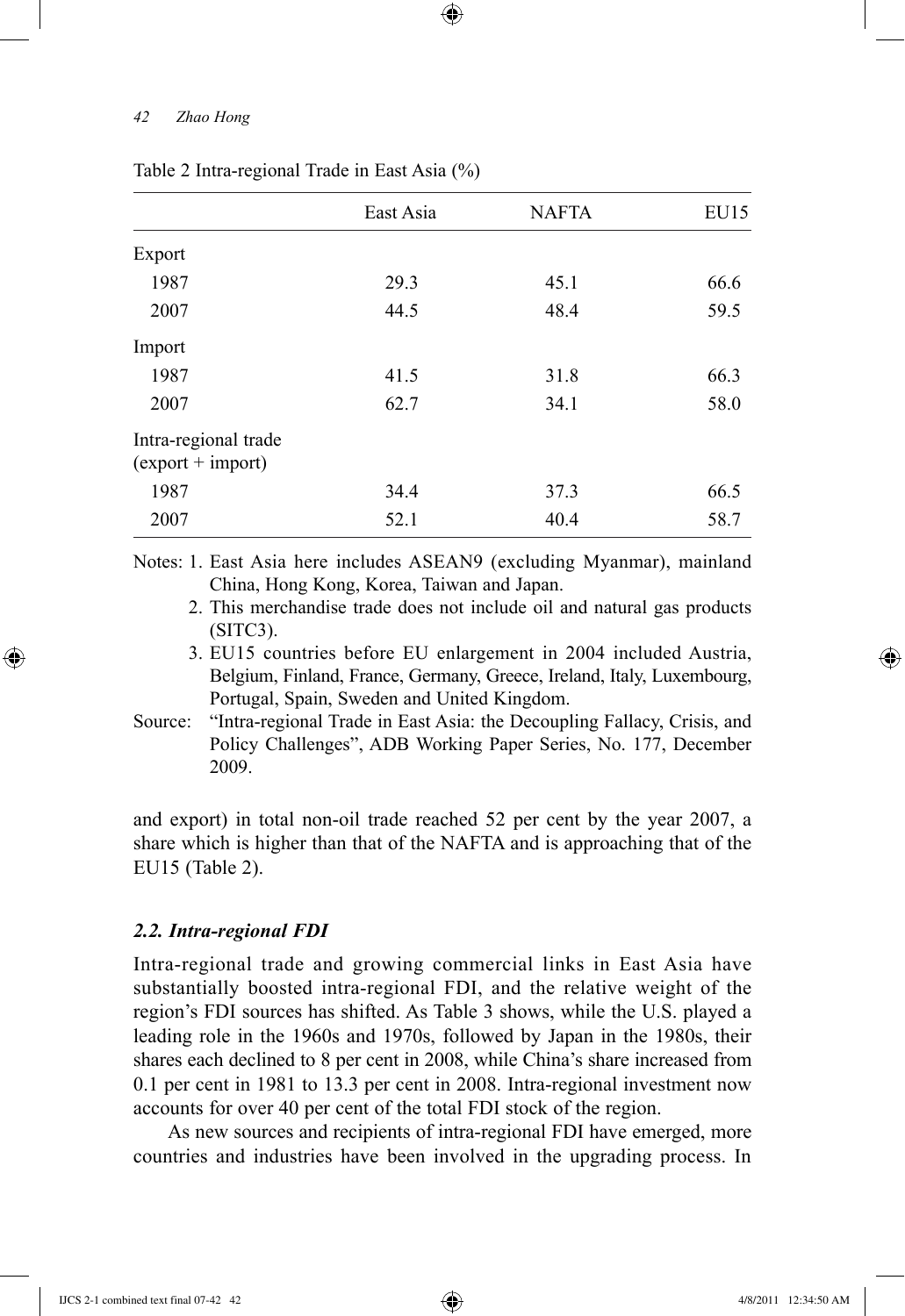Table 3 Major Sources of FDI to South, East and Southeast Asia (million of US\$; %) Table 3 Major Sources of FDI to South, East and Southeast Asia (million of US\$; %)

 $\overline{\phantom{a}}$ 

 $\bigoplus$ 

| Economies                                                     | 1981  |                                                                                                                                                                                                                               | 1991   |               | 2001    |       | 2008    |                  |
|---------------------------------------------------------------|-------|-------------------------------------------------------------------------------------------------------------------------------------------------------------------------------------------------------------------------------|--------|---------------|---------|-------|---------|------------------|
|                                                               | Value | Share                                                                                                                                                                                                                         | Value  | Share         | Value   | Share | Value   | Share            |
| Total                                                         | 27659 | 100.0                                                                                                                                                                                                                         | 141547 | 100.0         | 1123527 | 100.0 | 2305637 | 100.0            |
| 口                                                             | 5060  | 18.3                                                                                                                                                                                                                          | 23131  | 16.3          | 143110  | 12.7  | 329537  | 14.3             |
| SU                                                            | 6422  | 23.2                                                                                                                                                                                                                          | 22046  | 15.6          | 112912  | 10.0  | 181287  | 7.9              |
| Japan                                                         | 5405  | 19.5                                                                                                                                                                                                                          | 32099  | 22.7          | 100021  | 8.9   | 185445  | $\overline{8.0}$ |
| China                                                         | 29    | $\overline{0}$                                                                                                                                                                                                                | 575    | 0.4           | 125259  | $\Xi$ | 307469  | $\overline{.3}$  |
| Hong Kong                                                     | 3298  | 11.9                                                                                                                                                                                                                          | 23870  | 16.9          | 199974  | 17.8  | 328379  | 14.2             |
| Korea                                                         | 208   | 0.8                                                                                                                                                                                                                           | 2539   | 1.8           | 18840   | 1.7   | 48419   | $\overline{c}$   |
| Singapore                                                     | .146  | $\frac{1}{4}$                                                                                                                                                                                                                 | 4448   | $\frac{1}{3}$ | 44971   | 4.0   | 74045   | 3.2              |
| Taiwan                                                        | 284   | $\overline{1.0}$                                                                                                                                                                                                              | 6729   | $\frac{8}{4}$ | 43195   | 3.8   | 60967   | 2.6              |
| Others                                                        | 4567  | 16.5                                                                                                                                                                                                                          | 20823  | 14.7          | 305941  | 27.2  | 734285  | 31.8             |
| Source: UNCTAD, World Investment Report 2010, p. 42.<br>Note: |       | The regional totals are based on data covering only 11 countries in 1981, 19 countries in 1991, 16 countries in 2001 and 19 countries<br>in 2008, which account for most of the inward FDI in South, East and Southeast Asia. |        |               |         |       |         |                  |

 $\bigoplus$ 

IJCS 2-1 combined text final 07-43 43 4/8/2011 12:34:50 AM

 $\bigoplus$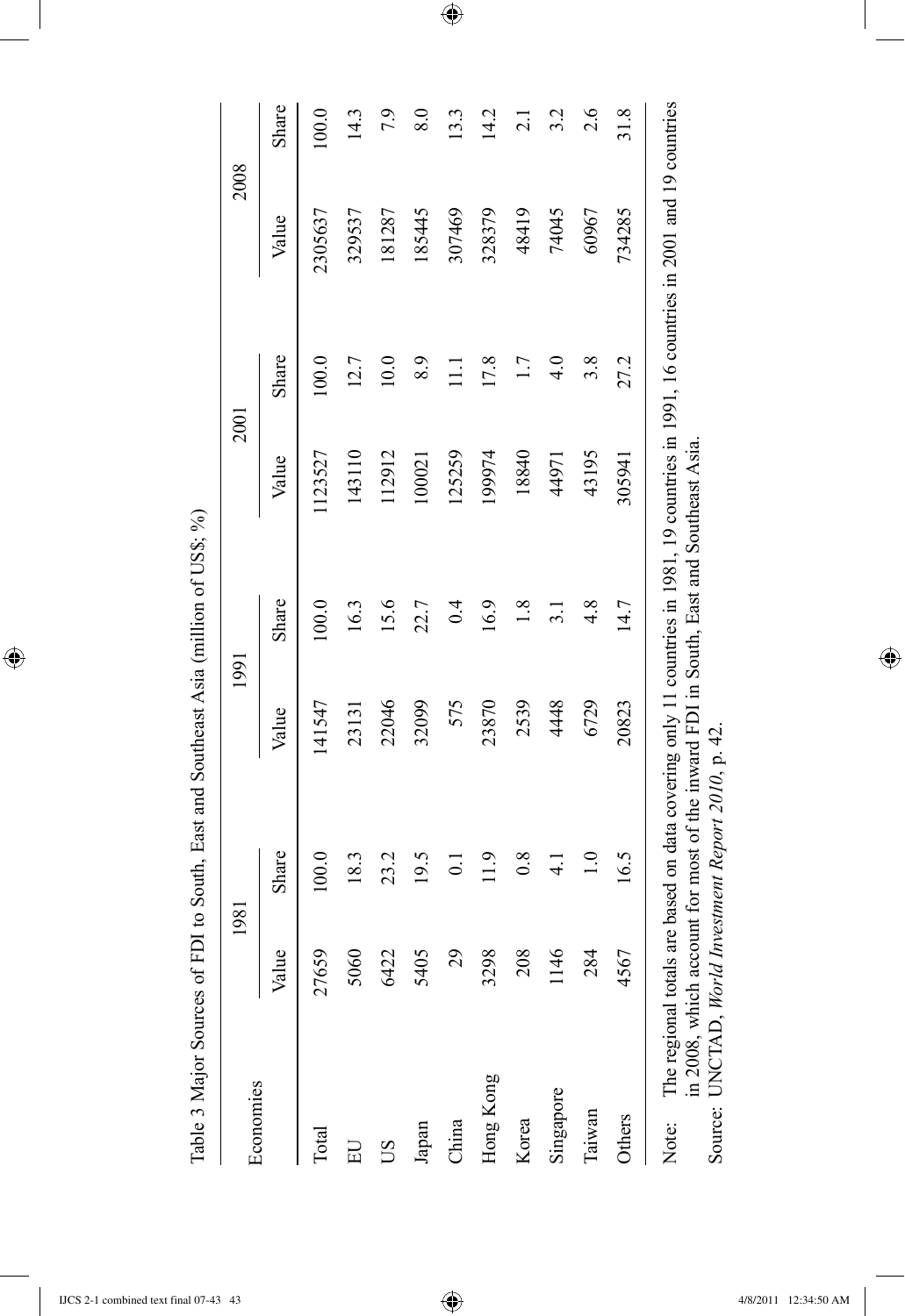the past years, following in the footsteps of Japanese TNCs (transnational companies), companies from NIEs had relocated their production operations within the region to take advantage of lower costs, thereby enhancing their competitiveness and promoting industrial restructuring. In recent years, while the contribution of Japan as a major driver of intra-regional investment has been declining and the strength of the NIEs as a whole has been relatively weakened by the recent crisis, China has become a main source of global FDI outflows and its role in the region has been expanded. Its total outward FDI in 2009 reached US\$56.5 billion.4

⊕

China is playing a multifaceted role in the current process of industrial restructuring and upgrading in Asia. Within the country, a new round of industrial upgrading is taking place. Some low-end, export-oriented manufacturing activities have been shifting from coastal China to a number of neighbouring countries, while efficiency-seeking FDI in the coastal provinces of China has been upgrading to high-end products, and marketseeking FDI has been increasingly targeting the inland regions. This process has significant implications for the development trajectories of both China and other countries in the region. On the one hand, it continues to be attractive to market-seeking FDI (including the FDI from Taiwan). On the other hand, it has become an important source of capital and technology for the neighbouring and low-income countries in this region. For example, from 2000 to 2009, ASEAN's FDI to China increased from US\$2.9 billion to US\$4.8 billion, while China's FDI to ASEAN increased from less than US\$1 million to US\$2.8 billion.<sup>5</sup> China has been carrying out a new round of industrial upgrading. Some labour-intensive manufacturing activities have been shifting from coastal China to a number of Southeast Asian countries. Such relocation of some manufacturing activities from China has provided opportunities for latecomers (such as Vietnam, Cambodia, Laos and Myanmar) to become part of the TNCs' regional production networks. Thus a broader and more complicated pattern of industrial upgrading has been emerging in Southeast and East Asia.

## *2.3. Proliferation of FTAs*

Another indication of the deepening economic integration in East Asia is the proliferation of FTAs in this region. Before 1992, East Asia had no FTAs.<sup>6</sup> The events in the 1997/98 financial crisis promptly highlighted the weaknesses of regional institutions, especially the APEC forum and the ASEAN. The financial crisis also played a crucial role in fostering a stronger regional identity in East Asia. This constituted an ASEAN attempt at widening the scope of cooperation in East Asia by linking the ten ASEAN countries to the larger Northeast Asian economies. Thus the past years have witnessed a

IJCS 2-1 combined text final 07-44 44 4/8/2011 12:34:50 AM

⊕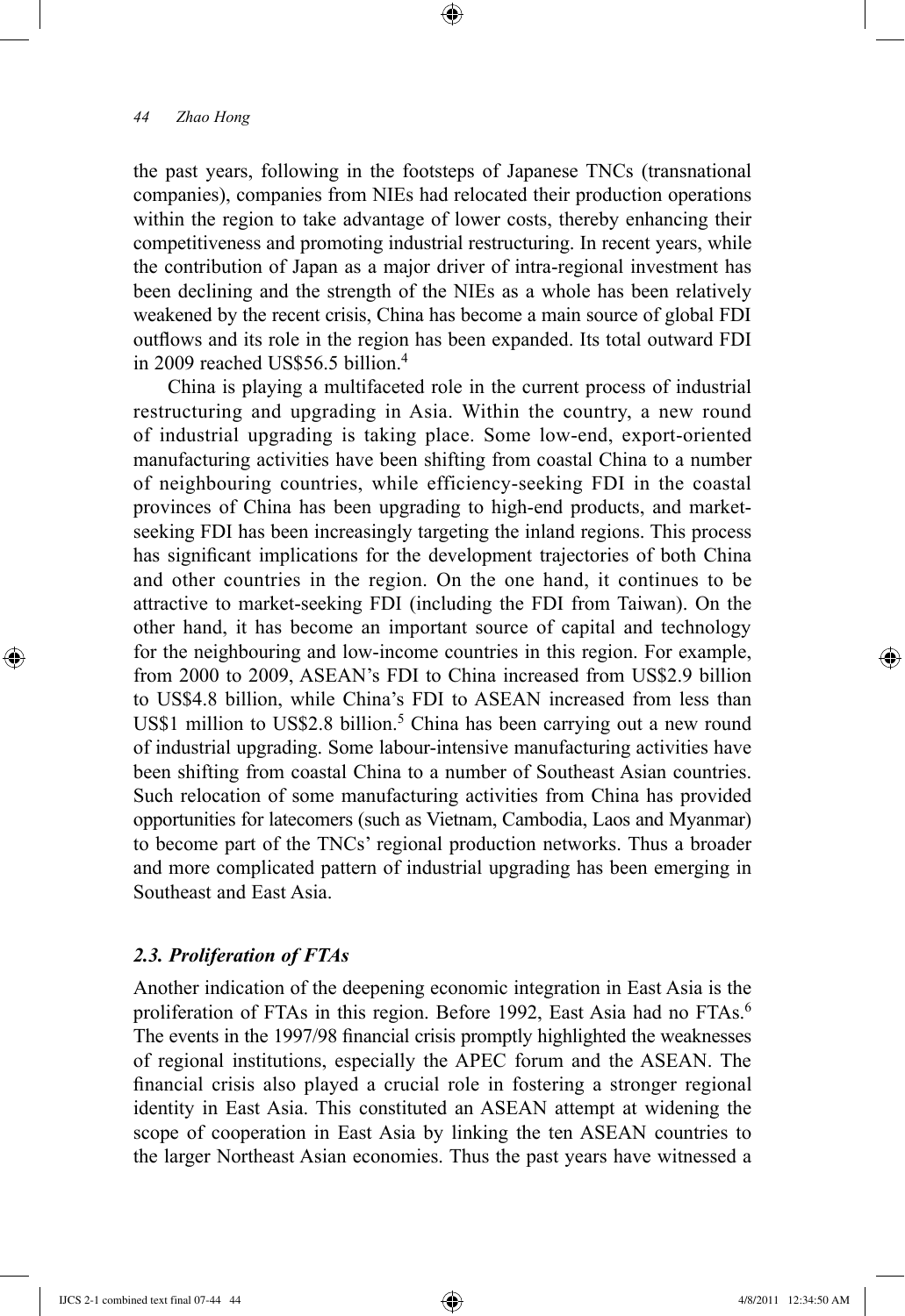| Country     | Implemented | Signed         | Under<br>negotiation | Proposed       | Total          |
|-------------|-------------|----------------|----------------------|----------------|----------------|
| Singapore   | 18          | 1              | 7                    | $\overline{4}$ | 30             |
| Korea       | 6           | $\overline{2}$ | 7                    | 13             | 28             |
| India       | 11          | $\Omega$       | 10                   | 5              | 26             |
| Thailand    | 10          | $\Omega$       | 7                    | 6              | 23             |
| China       | 8           | 1              | 6                    | 7              | 22             |
| Malaysia    | 8           |                | 6                    | 5              | 20             |
| Japan       | 11          | 0              | $\overline{4}$       | $\overline{4}$ | 19             |
| Indonesia   | 7           |                | $\overline{2}$       | 5              | 15             |
| Philippines | 7           | 0              | 1                    | 3              | 11             |
| Vietnam     | 7           | 0              | $\overline{2}$       | $\overline{2}$ | 11             |
| Taiwan      | 4           | 0              | $\overline{2}$       | 1              | 7              |
| Hong Kong   | 1           | 0              | 1                    | $\theta$       | $\overline{2}$ |
| Total       | 98          | 6              | 55                   | 55             | 214            |

Table 4 FTA status in East Asia by Country, as of January 2010

⊕

growing number of government-led and competitive integration initiatives in East Asia and beyond (Table 4).

ASEAN accelerated its intraregional trade cooperation initiative by advancing the deadline for the implementation of the ASEAN FTA from 2008 to 2002. In August 2009, China and ASEAN ratified the China-ASEAN Investment Agreement. This, together with the already-signed China-ASEAN agreements of trade in goods and services, completed the negotiation process of CAFTA (China-ASEAN FTA). Implemented in January 2010, CAFTA is comprehensive as it covers trade in goods and services as well as investment. CAFTA opens up new avenues and is expected to boost China-ASEAN trade alongside expanding intra-industry trade and increase investment flow between the two sides.

ASEAN is currently engaged in ASEAN+1 agreement with China, Japan, Korea, India, and Australia-New Zealand, making ASEAN a *de facto* FTA hub (Table 5). Since January this year, ASEAN and China have moved closer to a single free trade market, within which over 90 per cent of the goods traded are granted tariff-free treatment. Japan and South Korea are now in intensive talks with mainland China over FTA, potentially resulting in an even bigger 13-country free trade market.

⊕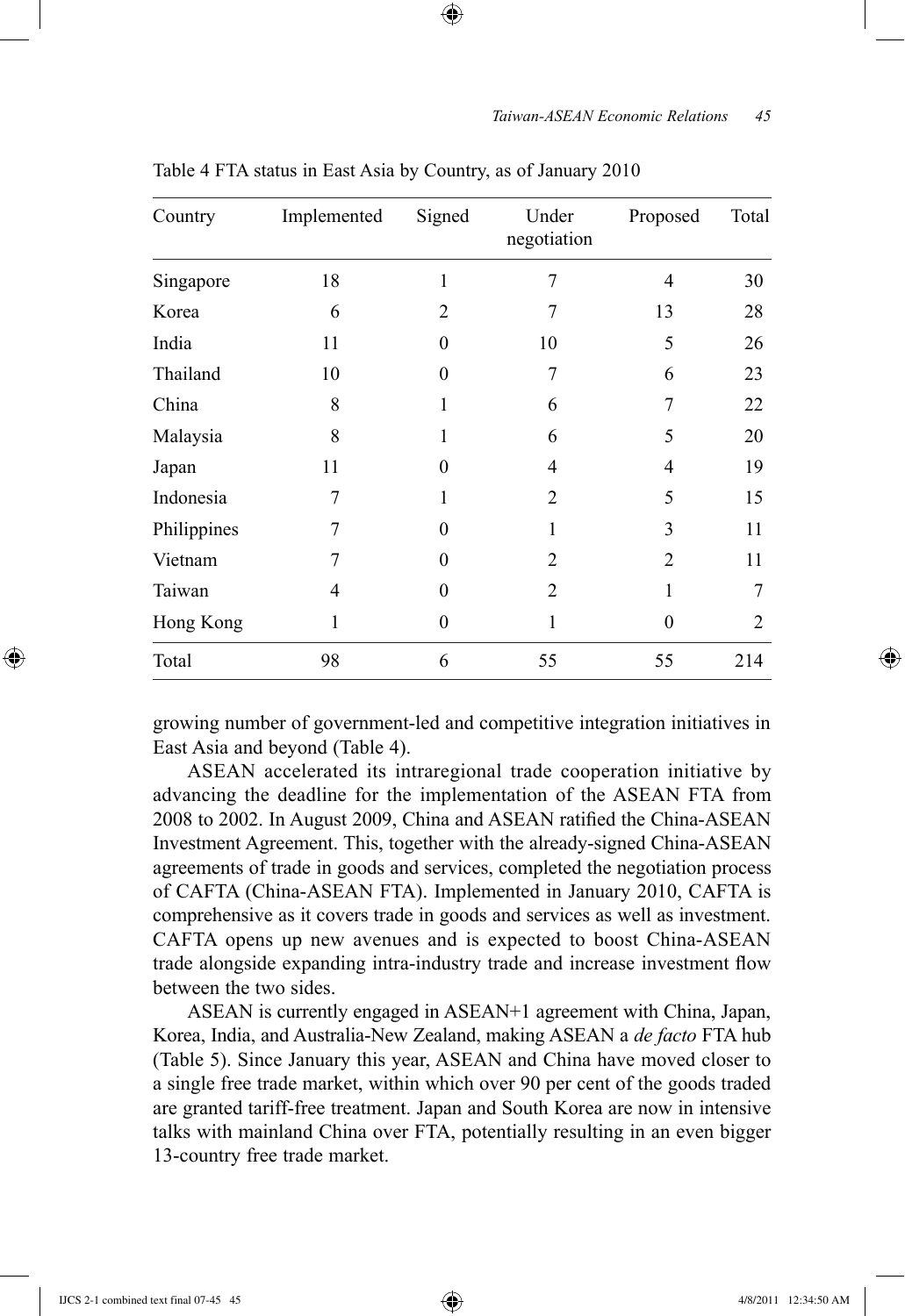| Group/FTA                             | Signed | Implementation            | Completion date of<br>tariff commitments |           |
|---------------------------------------|--------|---------------------------|------------------------------------------|-----------|
|                                       |        |                           | ASEAN 6                                  | ASEAN 4   |
| ASEAN-AFTA<br>$(0-5\%$ tariff target) | 1992   | January 1993              | 2003                                     | 2006-2010 |
| ASEAN-AFTA<br>$(0\%$ tariff target)   |        |                           | 2010                                     | 2015      |
| $ASEAN + China$                       | 2004   | <b>July 2005</b>          | 2010                                     | 2015      |
| $ASEAN + Japan$                       | 2008   | January 2009 <sup>†</sup> | 2012                                     | 2017      |
| $ASEAN + Korea$                       | 2006   | Jun $2007^{\ddagger}$     | 2010                                     |           |
| $ASEAN + India$                       | 2008   | March 2010                |                                          |           |
| $ASEAN + Australia/$<br>New Zealand   | 2009   | Pending ratifica-<br>tion |                                          |           |

⊕

#### Table 5 Timeframes for ASEAN and ASEAN Plus Agreements

Notes: † Implemented by Brunei, Japan, Laos, Malaysia, Singapore, Myanmar and Vietnam.

‡ Thailand has yet to sign and implement the goods agreement.

The growing number of FTAs in Asia and the Pacific is in part a response to the uncertainty on the progress of multilateral trade liberalization under the auspices of the WTO. There is also a precautionary motive behind them as countries seek to avoid being placed at competitive disadvantage by other regional trading arrangements. Another more fundamental factor behind FTAs is the fact that economies that are geographically close to each other and have established a degree of trade and investment relationships now wish to deepen their economic integration. Properly designed FTAs will further strengthen regional economic integration and boost intraregional FDI flows.

## **3. Taiwan's External Economic Relations with East Asia**

As an export-oriented economy, Taiwan is dependent on external trade to sustain its economic development over the past decades. Taiwan's foreign trade has grown rapidly since the early 1970s. Its foreign trade value came to US\$100 billion in 1988, and reached US\$400 billion in 2006. With a record trade value of US\$496 billion in 2008, Taiwan stood as the 18th leading exporter in the world. Due to the global economic downturn triggered by the 2008 financial tsunami, Taiwan's exports declined to US\$378.4 billion in 2009 (Table 6).

⊕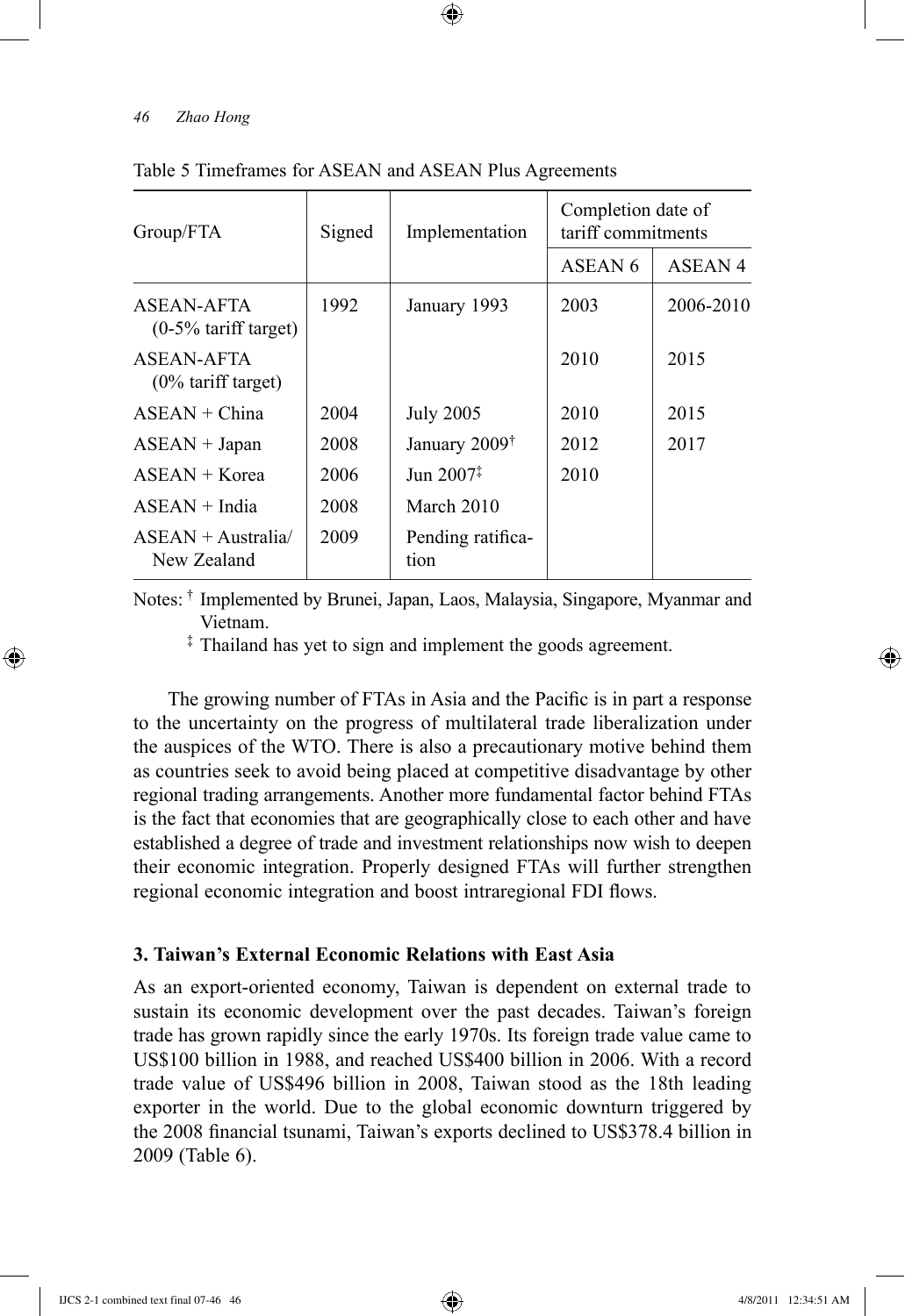Taiwan's trade share in its GDP in 2009 was 99.7 per cent. Over the past decade, Taiwan's major export destinations have shifted to East Asia. Taiwan's growing dependence on regional markets reflects the expansion of manufacturing production chains with its neighbouring economies, where scores of electronics factories assemble Taiwan-made components for onward export to the U.S. and other foreign markets.

⊕

Regional market integration in Asia and ASEAN in particular presents great opportunities for Taiwan. Some of these dynamic regional economies have become increasingly important trade partners to Taiwan. For example, from 1985 to 2009, export shares of the U.S. in Taiwan's total exports decreased from 48.1 per cent to 11.6 per cent, while that of ASEAN 6 (Indonesia, Malaysia, the Philippines, Singapore, Thailand and Vietnam) increased from 6 per cent to 14.8 per cent, and that of mainland China rose to 26.6 per cent. In 2009, Taiwan's export dependence on China, ASEAN 6, U.S. and Japan was 26.6 per cent, 14.8 per cent, 11.6 per cent and 7.1 per cent respectively.<sup>7</sup>

|      | Total | <b>Exports</b> | Imports | Balance  |
|------|-------|----------------|---------|----------|
| 1970 | 3.0   | 1.48           | 1.52    | $-0.043$ |
| 1975 | 11.3  | 5.31           | 5.95    | $-0.64$  |
| 1980 | 39.5  | 19.8           | 19.7    | 0.078    |
| 1985 | 50.8  | 30.7           | 20.1    | 10.6     |
| 1990 | 121.9 | 67.2           | 54.7    | 12.5     |
| 1995 | 217.4 | 113.3          | 104.0   | 9.3      |
| 2000 | 292.7 | 152.0          | 140.7   | 11.2     |
| 2001 | 234.3 | 126.3          | 108.0   | 18.3     |
| 2002 | 248.6 | 135.3          | 113.2   | 22.1     |
| 2003 | 278.6 | 150.6          | 128.0   | 22.6     |
| 2004 | 351.1 | 182.4          | 168.8   | 13.6     |
| 2005 | 381.0 | 198.4          | 182.6   | 15.8     |
| 2006 | 426.7 | 224.0          | 202.7   | 21.3     |
| 2007 | 465.9 | 246.7          | 219.3   | 27.4     |
| 2008 | 496.1 | 255.6          | 240.4   | 15.2     |
| 2009 | 378.4 | 203.7          | 174.4   | 29.4     |

Table 6 Development of Taiwan's Exports and Imports (US\$ billion)

Source: Ministry of Finance, Taiwan. <*http://web01.mof.gov.tw/njswww/jspproxy. aspx?sys=100&funid=defjspt2*>

⊕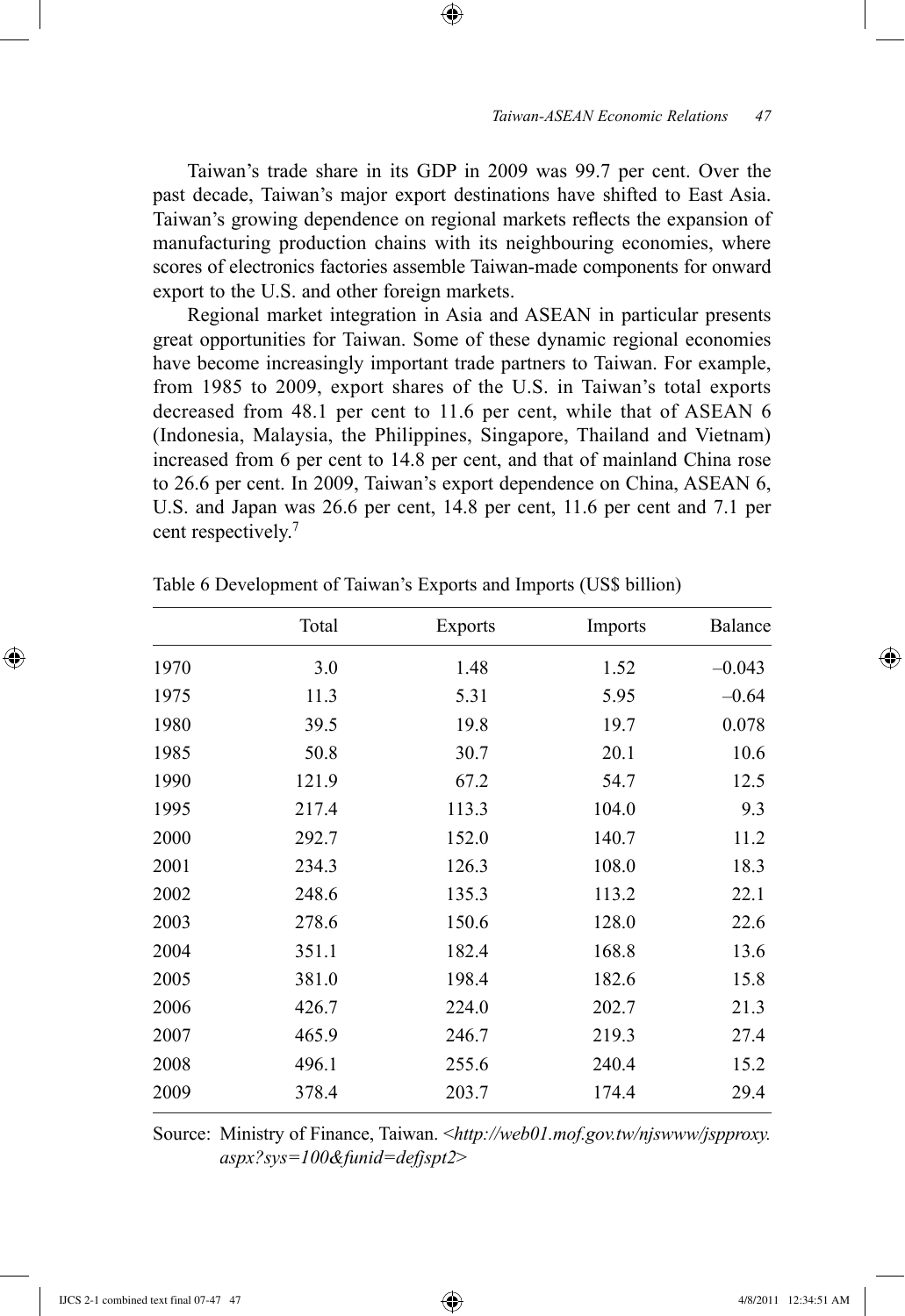However, over the last decade, Taiwan has been increasingly marginalized and excluded from East Asia's regional integration process. The stagnant pace of WTO Doha Round Negotiation has proliferated bilateral FTAs worldwide as a result of the "Spaghetti Bowl Effect". By January 2010, a total of 98 FTAs had been implemented in East Asia, while Taiwan had inked FTAs with only five Central American countries (Table 3), which constitute a combined 0.187 per cent share of Taiwan's global exports.

⊕

The increasing concern is that Taiwan's businesses will be seriously disadvantaged, due to higher import tariffs as well as other trade and business barriers, if it continues to be excluded from any free trade areas in East Asia. This is especially true for some of Taiwan's pillar industries such as petrochemical, machinery and motor industries which accounted for 24 per cent of Taiwan's total exports in 2007. According to a recent report from Taiwan, 110,000 workers may lose their jobs due to the trade diversion brought about by the ASEAN-China FTA, since Taiwan's exports of petrochemical, machinery products and motor vehicles and spare parts to the mainland are subject to 6.49 per cent, 8.23 per cent and 14.92 per cent import tariffs respectively, much higher than those for ASEAN countries under the ASEAN+1 framework.

The situation will only get worse when other FTAs such as those between Korea and the U.S., and the EU and India come into effect between 2010 and 2012, putting Taiwan at a further disadvantage. Recent years have already witnessed a decline in competitiveness of Taiwan's exports and a fall of its world ranking and share of global trade. Although Taiwan advanced to the eighth place in the latest world competitiveness yearbook of the Switzerlandbased IMD (International Institute for Management Development) from 23rd last year, it was still ranked 104th in the "market access" sub-index of World Economic Forum's (WEF) 2009-2010 world competitive report. According to *Focus Taiwan*, "the reason Taiwan was given such a low WEF ranking is that it has forged only a limited number of FTA with foreign countries."8 As shown in Table 7, between 2000 and 2008, Taiwan's share in global exports declined from 2.3 per cent to 1.6 per cent while its share in global imports declined from 1.9 per cent to 1.5 per cent.

# **4. Taiwan-ASEAN Economic Relations Face Challenges**

Taiwan has been an important trade and investment partner of ASEAN. The close economic ties date back to the 1970s when Taiwan first relocated its labour-intensive manufacturing industries in Southeast Asia. Driven by increasing FDI in the region which has helped boost bilateral trade, Southeast Asia has since the late 1990s replaced North America and become Taiwan's most important destination for exports.

⊕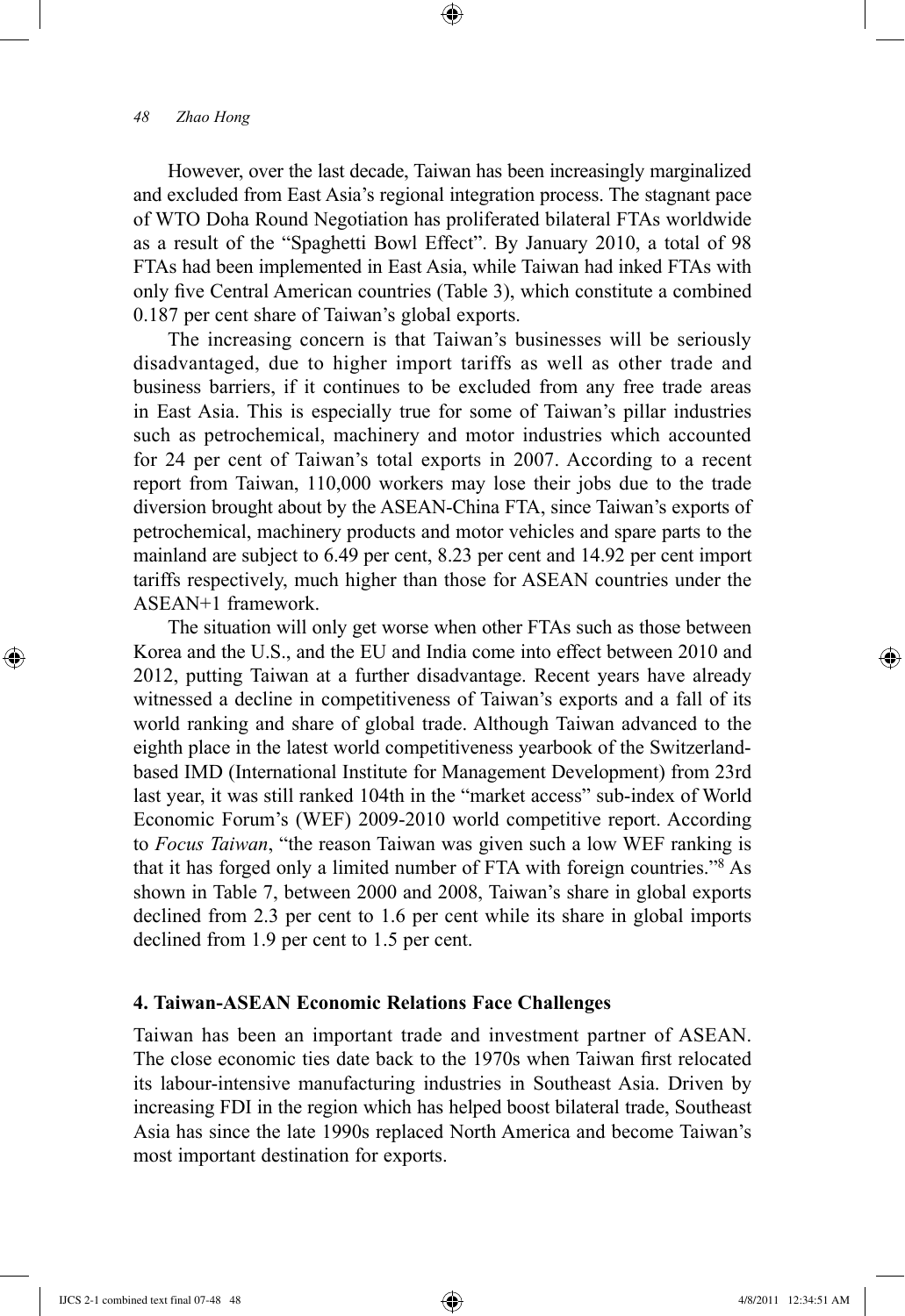|      | <b>Exports</b> |       | Imports |       | Total   |
|------|----------------|-------|---------|-------|---------|
|      | Ranking        | Share | Ranking | Share | Ranking |
| 1999 | 14             | 2.2   | 15      | 1.9   | 15      |
| 2000 | 14             | 2.3   | 15      | 2.1   | 14      |
| 2001 | 14             | 2.0   | 16      | 1.7   | 16      |
| 2002 | 14             | 2.0   | 16      | 1.7   | 15      |
| 2003 | 15             | 2.0   | 16      | 1.6   | 15      |
| 2004 | 17             | 2.0   | 16      | 1.8   | 16      |
| 2005 | 16             | 1.9   | 16      | 1.7   | 16      |
| 2006 | 16             | 1.9   | 16      | 1.6   | 17      |
| 2007 | 16             | 1.8   | 17      | 1.5   | 17      |
| 2008 | 18             | 1.6   | 18      | 1.5   | 17      |

 $\textcircled{\scriptsize{+}}$ 

Table 7 Taiwan's Share in Global Exports and Imports

Source: Annual WTO International Trade Statistics.

|                | Total | Export | Import | Balance |
|----------------|-------|--------|--------|---------|
| 2000           | 387.1 | 184.8  | 203.3  | $-18.5$ |
| 2001           | 314.4 | 153.9  | 160.8  | $-6.9$  |
| 2002           | 331.3 | 164.5  | 166.7  | $-2.2$  |
| 2003           | 356.7 | 181.3  | 175.4  | 5.9     |
| 2004           | 440.0 | 240.2  | 203.8  | 36.4    |
| 2005           | 485.3 | 273.6  | 211.7  | 61.9    |
| 2006           | 546.0 | 312.0  | 234.0  | 78.0    |
| 2007           | 600.9 | 363.0  | 237.9  | 125.1   |
| 2008           | 646.1 | 389.3  | 256.8  | 132.5   |
| 2009           | 504.2 | 305.6  | 198.3  | 107.3   |
| Jan.-July 2010 | 401.4 | 240.1  | 161.3  | 78.8    |

Table 8 Taiwan's Trade with ASEAN (US\$100 million)

Source: Bureau of Foreign Trade, Taiwan. <*http://cus93.trade.gov.tw/FSC3/ FSC3040F*>

During Chen Shui-bian's administration, Taiwan-ASEAN economic relations experienced some fluctuations. Since Ma Ying-jeou took office in May 2008, Taiwan's relations with Southeast Asia have turned a new page. Despite the global financial crisis, Taiwan's total trade with ASEAN amounted to US\$50.4 billion in 2009, with exports of US\$30.6 billion and imports of US\$19.8 billion (Table 8). Taiwan mainly exports electrical machinery

 $\bigoplus$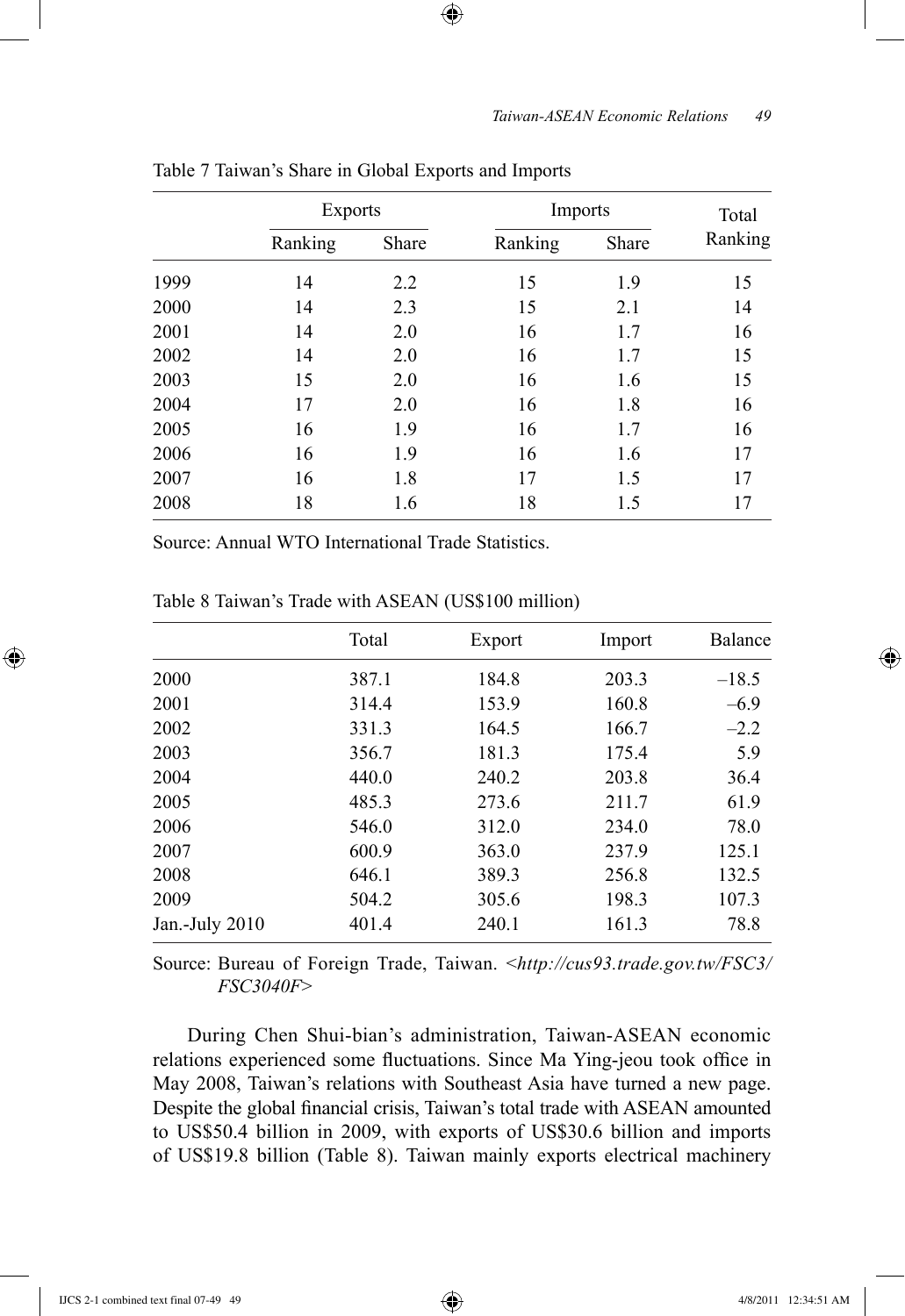and parts to ASEAN countries while importing mineral fuels and electrical machinery and parts, reflecting a significant intra-industrial trade pattern between the two sides.

⊕

ASEAN has been a major investment destination for Taiwanese firms since the mid-1980s. Even after mainland China rose to be the top investment destination since the mid-1990s, ASEAN continued to attract steady capital flows from Taiwan, and the favourite investment locations have been switched from Thailand and Malaysia to Vietnam which was viewed as a substitute for China in labour-intensive industries for export purposes (Table 9).

As Taiwan's FDI in ASEAN increased, more and more financial institutions have been established there. By September 2009, there were 35 banks and 97 branches in ASEAN.<sup>9</sup> Since Vietnam and the Philippines have become the major host countries, most of these banks and branches were established in these two countries.

However, as the regional economic integration deepens, Taiwan is facing challenges from China, Japan, South Korea and India in the Southeast Asian markets. Taiwan's export position in some individual ASEAN countries has already been affected to some extent. For example, Taiwan's export to Thailand has been surpassed by South Korea's. In 2002, Taiwan's and South Korea's exports to Thailand were US\$2.9 billion and US\$2.5 billion respectively; by 2008, however, these figures were US\$6.5 billion and US\$6.8 billion respectively.<sup>10</sup> Once ASEAN signs an FTA with the U.S. and EU, this trade diversion effect would spread further to other products.

Taiwan has big investment in Indonesia and Vietnam, the two fast growing markets in Southeast Asia with a combined population of 300 million. These two countries have received increasing imports of spare parts and raw materials from Taiwan. Compared to South Korea, however, the growth rates of Taiwan's exports to these two countries paled. For example, from 2002 to 2008, Taiwan's exports to Indonesia increased from US\$1,010 million to US\$2,850 million (with a 182 per cent growth), while South Korea's increased from US\$1,647 million to US\$6,926 million (with a rise of 321 per cent).<sup>11</sup> This is because, unlike Japan and South Korea, Taiwan's exports and investment to Indonesia are largely onward-oriented and for reexport to other foreign countries including EU and the U.S. The Southeast Asia-based Taiwan enterprises will need to shift their business models from export-oriented manufacturing to local demand-driven so as to take full advantage of the ASEAN-FTA.

In terms of investment, Taiwan's share in total investment inflows to ASEAN decreased from 13.3 per cent in 2001 to 2.4 per cent in 2008. During the same period, China's share in total investment increased from 0.4 per cent to 2.5 per cent while India's increased from 0.1 per cent to 0.7 per cent.<sup>12</sup> The trend will develop further as the China-ASEAN FTA has already

⊕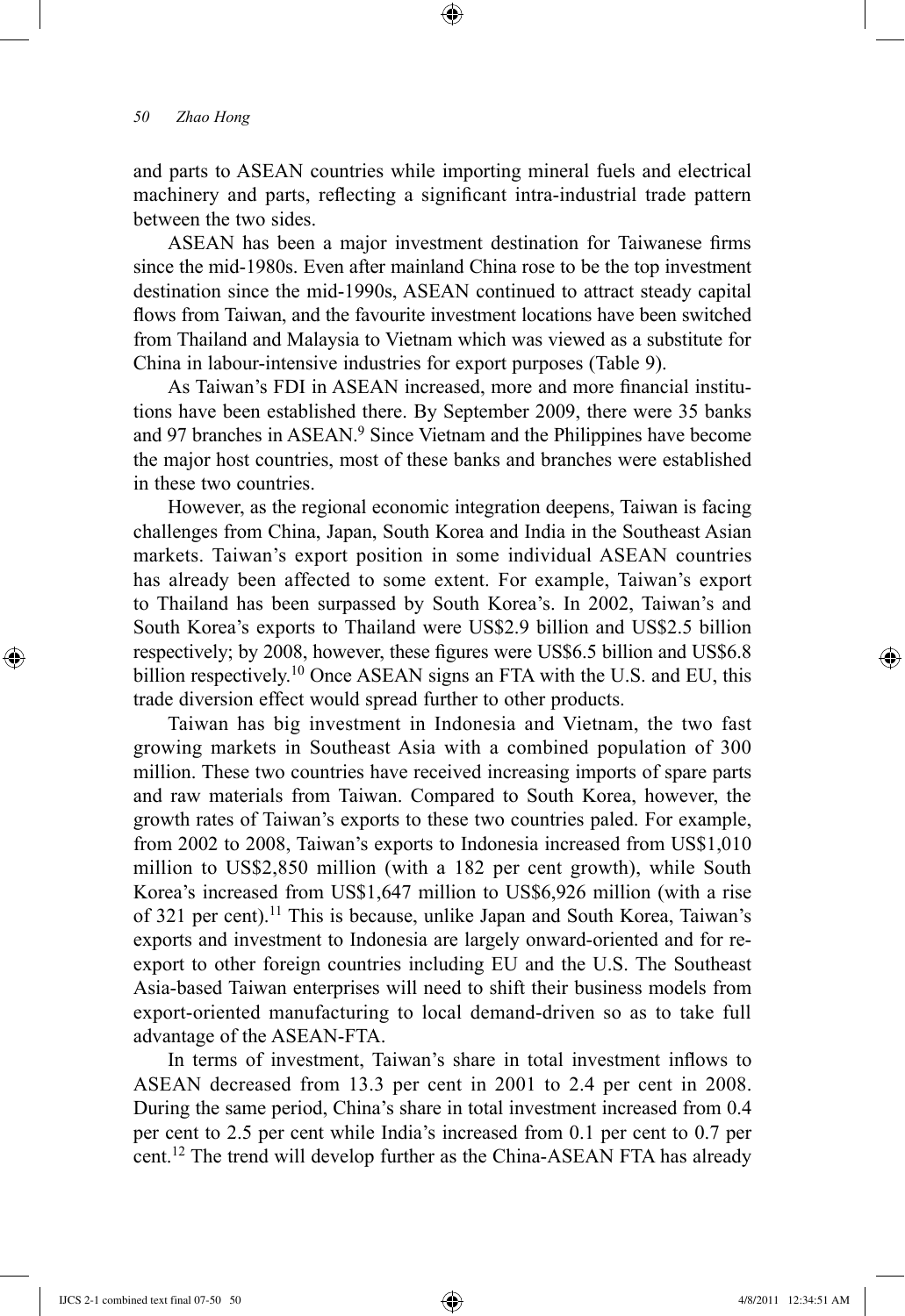| $\sim$<br>i<br>l<br>֚֘<br>ׇ֚<br>そくとき            |
|-------------------------------------------------|
| -<br> <br>                                      |
| $-1$<br>ׇ֡֕֡<br>$-7.77$                         |
| $\ddot{\phantom{0}}$<br>------<br>$\frac{1}{2}$ |
| ءام                                             |

 $\overline{\phantom{a}}$ 

 $\bigoplus$ 

|                           | land<br>Thail | Malaysia                                                                                                                                                                                                | Philippines | Indonesia                                                                                                                                                                                                                   | Singapore     | Vietnam | Cambodia                                                 | Total   |
|---------------------------|---------------|---------------------------------------------------------------------------------------------------------------------------------------------------------------------------------------------------------|-------------|-----------------------------------------------------------------------------------------------------------------------------------------------------------------------------------------------------------------------------|---------------|---------|----------------------------------------------------------|---------|
| 959-1989                  |               |                                                                                                                                                                                                         |             |                                                                                                                                                                                                                             |               |         |                                                          | 5,115.7 |
| 0661                      |               | $1.377.8$ $1.347.8$ $1.347.8$ $1.347.8$ $1.347.8$ $1.347.8$ $1.347.8$ $1.347.8$ $1.347.8$ $1.347.8$ $1.347.8$ $1.347.8$ $1.347.8$ $1.347.8$ $1.347.8$ $1.347.8$ $1.347.8$ $1.347.8$ $1.347.8$ $1.347.8$ |             | $1.384.6$ $1.957.8$ $2.957.8$ $2.957.8$ $2.957.8$ $2.957.8$ $2.957.8$ $2.957.8$ $2.957.8$ $2.957.8$ $2.957.8$ $2.957.8$ $2.957.8$ $2.957.8$ $2.957.8$ $2.957.8$ $2.957.8$ $2.957.8$ $2.957.8$ $2.957.8$ $2.957.8$ $2.957.8$ |               |         |                                                          |         |
| 1991                      |               |                                                                                                                                                                                                         |             |                                                                                                                                                                                                                             |               |         |                                                          |         |
|                           |               |                                                                                                                                                                                                         |             |                                                                                                                                                                                                                             |               |         |                                                          |         |
|                           |               |                                                                                                                                                                                                         |             |                                                                                                                                                                                                                             |               |         |                                                          |         |
|                           |               |                                                                                                                                                                                                         |             |                                                                                                                                                                                                                             |               |         |                                                          |         |
|                           |               |                                                                                                                                                                                                         |             |                                                                                                                                                                                                                             |               |         |                                                          |         |
|                           |               |                                                                                                                                                                                                         |             |                                                                                                                                                                                                                             |               |         |                                                          |         |
|                           |               |                                                                                                                                                                                                         |             |                                                                                                                                                                                                                             |               |         |                                                          |         |
|                           |               |                                                                                                                                                                                                         |             |                                                                                                                                                                                                                             |               |         |                                                          |         |
|                           |               |                                                                                                                                                                                                         |             |                                                                                                                                                                                                                             |               |         |                                                          |         |
|                           |               |                                                                                                                                                                                                         |             |                                                                                                                                                                                                                             |               |         |                                                          |         |
|                           |               |                                                                                                                                                                                                         |             |                                                                                                                                                                                                                             |               |         |                                                          |         |
|                           |               |                                                                                                                                                                                                         |             |                                                                                                                                                                                                                             |               |         |                                                          |         |
|                           |               |                                                                                                                                                                                                         |             |                                                                                                                                                                                                                             |               |         |                                                          |         |
|                           |               |                                                                                                                                                                                                         |             |                                                                                                                                                                                                                             |               |         |                                                          |         |
|                           |               |                                                                                                                                                                                                         |             |                                                                                                                                                                                                                             |               |         |                                                          |         |
|                           |               |                                                                                                                                                                                                         |             |                                                                                                                                                                                                                             |               |         |                                                          |         |
|                           |               |                                                                                                                                                                                                         |             |                                                                                                                                                                                                                             |               |         |                                                          |         |
|                           |               |                                                                                                                                                                                                         | 29.0        |                                                                                                                                                                                                                             |               |         |                                                          |         |
| an.-Sep. 2009             |               |                                                                                                                                                                                                         |             |                                                                                                                                                                                                                             | 697.6<br>49.8 |         |                                                          |         |
| Source: Department of Inv |               |                                                                                                                                                                                                         |             |                                                                                                                                                                                                                             |               |         | vestment Services, Ministry of Economic Affairs, Taiwan. |         |

 $\bigoplus$ 

 $\bigoplus$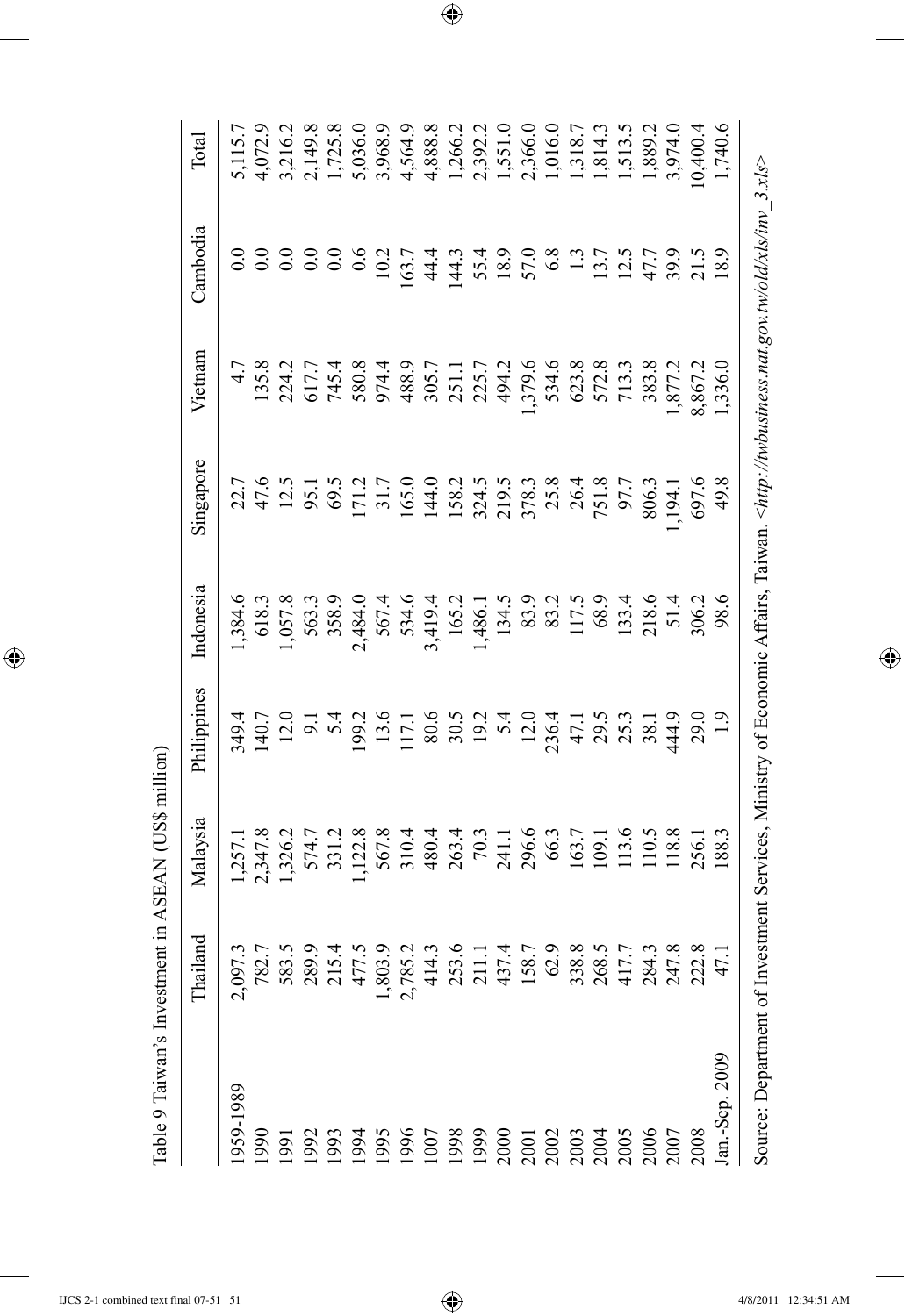been in practice. Taiwan needs to increase its competitiveness and deepen its economic relations with Southeast Asia.

⊕

# **5. Conclusion: ECFA Will Enhance Taiwan-ASEAN Economic Cooperation**

On 29th June 2010, Taiwan and mainland China signed ECFA (Economic Cooperation Framework Agreement). ECFA aims to alleviate disadvantages faced by Taiwanese businesses vis-à-vis those from other economies such as ASEAN and South Korea, by reducing China's import tariffs on Taiwanese products. Although ECFA is not a full FTA, and its early harvest list covers only part of the trading commodity items between the two sides, ECFA is a cross-Strait agreement based on the basic principles of the World Trade Organization (WTO) and adapted by the negotiators to suit cross-Strait relations. Further negotiations on the liberalization of trade in goods and services, and dispute settlement investment agreement will begin later. It heralds a new era in cross-Strait relations and is likely to have an impact on the significant relations between these two and the region.

For ASEAN countries, they will inevitably encounter more intense competition from Taiwan in exporting to China as a result of this agreement. This is especially true for those ASEAN countries with products similar to Taiwan's. For example, over half of Malaysian and the Philippines' exports to China consist of electrical machinery and equipment, sound recorders and television sets. As these are also important export items for Taiwan, competition on these products will increase. Thus, in the long run, as the cross-Strait economic relations deepen, ASEAN countries will need to boost their competitiveness. Deeper intra-ASEAN economic integration is essential in sustaining the bloc's long-term competitiveness.

For Taiwan, the normalization of economic relations across the Strait allows it to engage Southeast Asia more substantially. Since the mainland now accounts for nearly 30 per cent of Taiwan's total exports, and Taiwan has signed ECFA with the mainland, there is no doubt that Taiwan will indirectly benefit from the mainland's FTAs with its trading partners in Southeast Asia and the economic integration in this region.

Taiwan's FDI flows were first focused on Thailand, Malaysia, Indonesia and the Philippines in the 1980s, and then moved on to mainland China in the 1990s, followed by a gradual relocation of certain labour-intensive manufacturing sectors, such as the textile, garment and footwear industries, to Vietnam, Laos and Cambodia. Given the fact that China has become an important outward FDI source now, and Chinese companies in some sectors like textile and automotive industries have also been relocating parts of their production operations to ASEAN countries, such as Cambodia, Indonesia and

IJCS 2-1 combined text final 07-52 52 4/8/2011 12:34:51 AM

⊕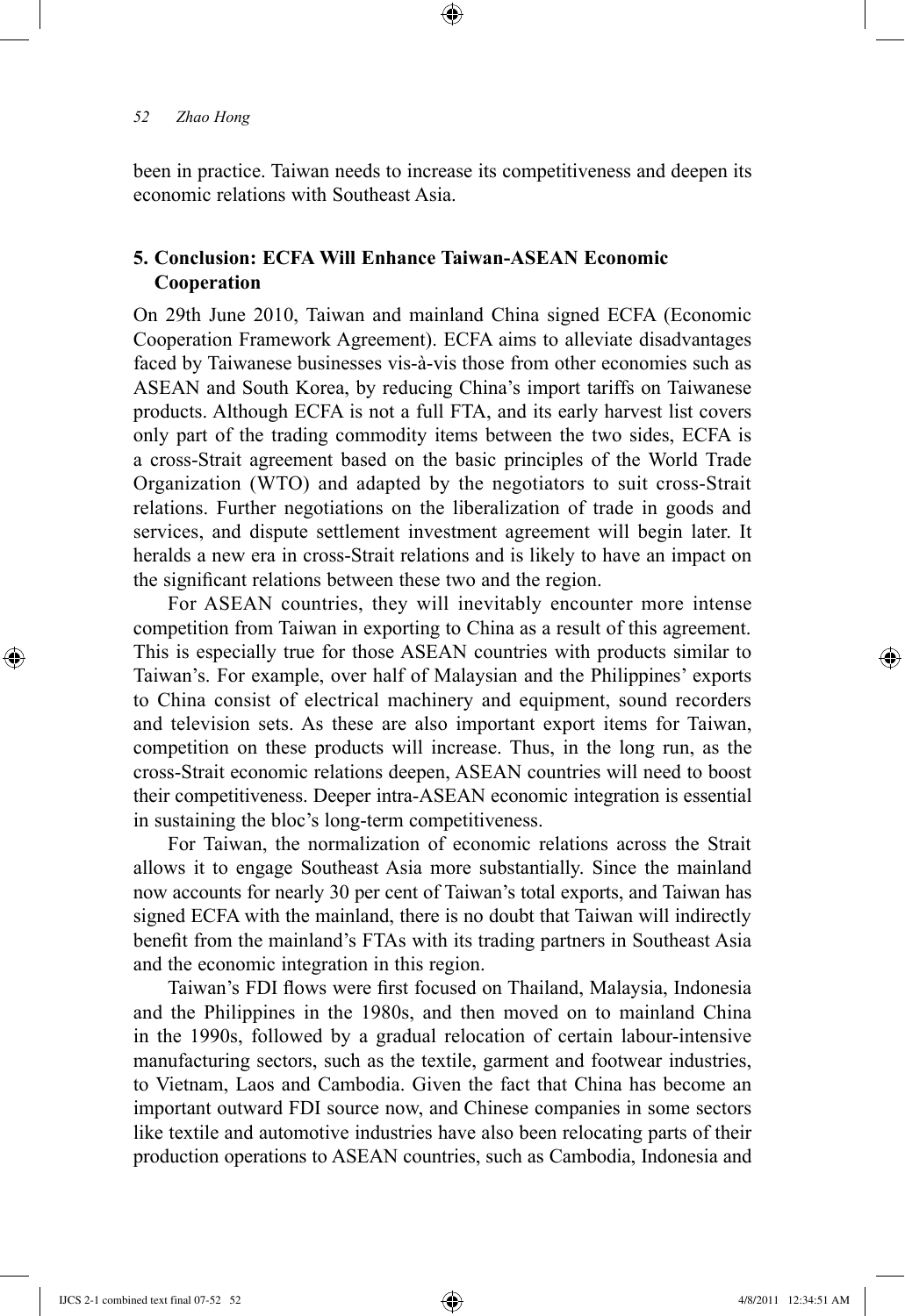Thailand, Taiwan's enterprises can cooperate with mainland's enterprises to enlarge their investment in Southeast Asia.

⊕

To further develop economic relations with ASEAN, Taiwan can initiate some specific cooperative projects as a leeway towards FTA and a means to participate in the regional integration process in Southeast Asia. For instance, ASEAN views the food security issue very seriously as its members are struggling to make efficient use of land and natural resources to develop their agriculture. Taiwan is well-known for its rich experience in modern agriculture and expertise in orchid growing and fish farming. The Taiwan government can utilize this industrial advantage to co-develop agriculture with other governments, and strengthen its international competitiveness in agriculture and other related industries. By leveraging on its advantages, Taiwan can speed up its integration with this dynamic region and enhance its competitiveness in the global economy.

Taiwan has a special interest in maintaining and deepening its economic relations with the U.S. and Europe at the same time when it deepens its involvement in intra-Asian integration. Therefore it is natural for Taiwan to take the role of promoting open regionalism in Asia Pacific. By signing ECFA, Taiwan hopes to widen its participation in the economic integration of East Asia and beyond. The prospect of Taiwan pursuing FTA-like agreements, bilateral investment agreements, or other economic arrangements that will help keep pace with the proliferation of bilateral and plurilateral arrangements in Asia has improved since ECFA. Taiwan is in consultation with Singapore toward such ends, and prospects for discussion with the Philippines have been discussed. It therefore will play a more active and positive role in regional integration beyond ECFA.

With the improvement in cross-Strait relations, Taiwan may find more opportunities in joining multilateral activities in the region, for example, as an observer in ASEAN. As Severino (2008) commented, "Taiwan is participating in regional economic arrangements not as a state but as an economy, as it does in its membership in APEC, WTO and the Asian Development Bank. With this made clear, Taiwan and its international partners can conceivably expand the space of Taiwan's involvement in the more practical areas of cooperation among institutions, business firms and people."<sup>13</sup>

Apart from economic cooperation, Taiwan may also have opportunities to cooperate with ASEAN countries on regional affairs, e.g. civil services, legal services, and so on. It could also expand cooperation with ASEAN countries on the management of non-traditional security issues that have become issues of grave concern to most ASEAN countries in recent years, such as environmental protection, transnational crime, drugs and human trafficking, money laundering, and piracy in public seas.

IJCS 2-1 combined text final 07-53 53 4/8/2011 12:34:51 AM

⊕